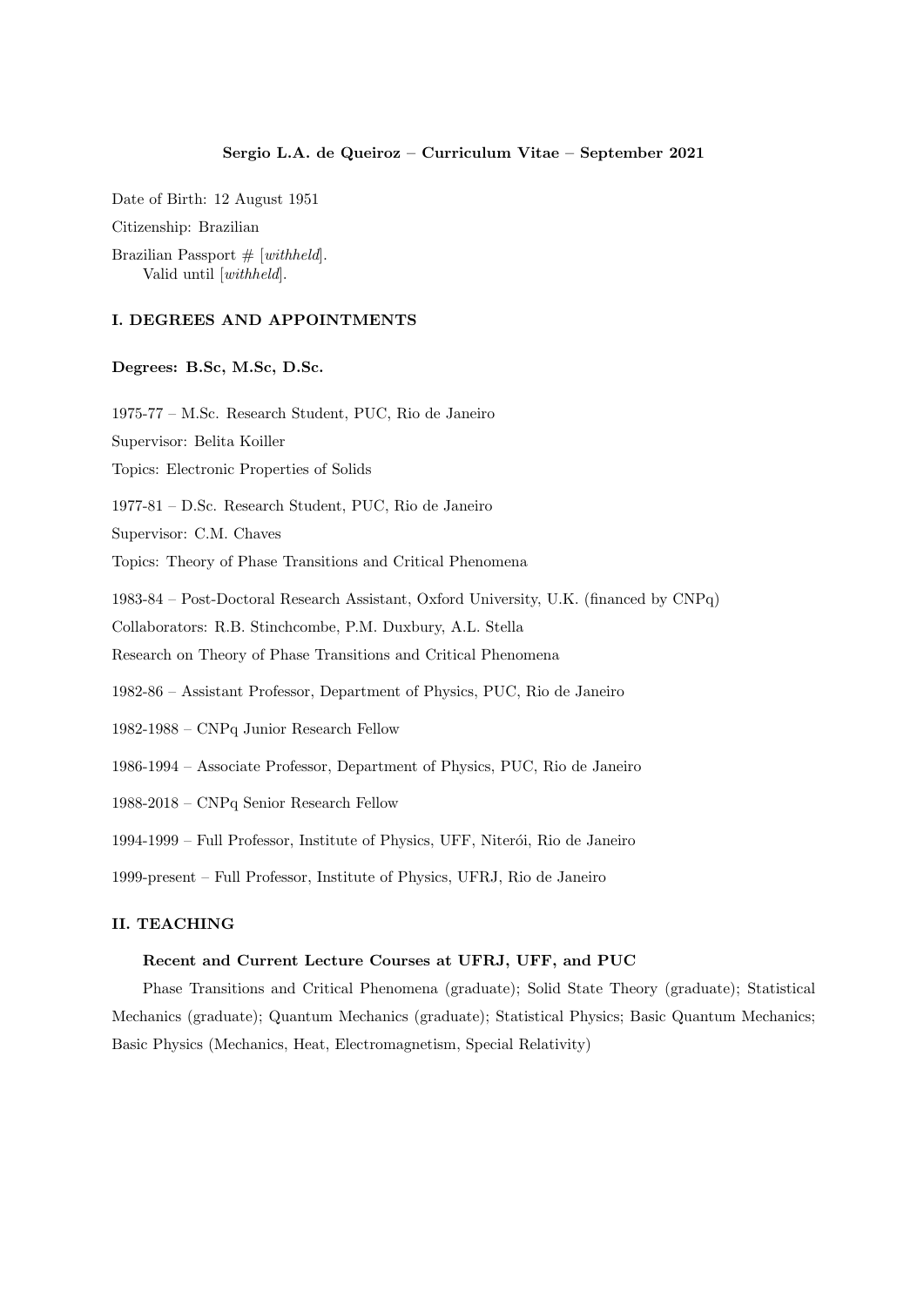### III. RESEARCH

#### Current Research Interests

Percolation and thermal effects in dilute magnets; random fields. Interface models for magnetic domain wall motion (Barkhausen effect). Correlated percolation. Breakdown properties of random networks. θ -point properties of polymers; interacting random walks. Transport properties in disordered systems; quantum percolation. Phase transitions in fractals.

### Research associates

Collaboration with R. R. dos Santos and Belita Koiller at UFRJ; F. D. A. Aarão Reis at UFF; R. B. Stinchcombe, J. M. Yeomans at Oxford (U.K.); E. Domany at Weizmann Institute (Israel); D. Stauffer at Cologne (Germany)

### Scientific visits

- Dipartimento di Fisica, Università di Padova (Italy) January 1990 (financed by  $\text{CNPq/CNR}$  bilateral agreement)
- Department of Theoretical Physics, University of Oxford (United Kingdom) –August 1990/ July 1991 ( Sabbatical leave, supported by CNPq)
- Dipartimento di Fisica, Università di Padova (Italy) January/ February 1992 (financed by CNPq/CNR bilateral agreement)
- Department of Theoretical Physics, University of Oxford (United Kingdom) February 1992 (financed by SERC (UK))
- Department of Theoretical Physics, University of Oxford (United Kingdom) January/February 1994 (financed by Brazilian Academy of Sciences and Royal Society (UK))
- Department of Theoretical Physics, University of Oxford (United Kingdom) December 1995/February 1996 (financed by Brazilian Academy of Sciences and Royal Society (UK))
- Department of Theoretical Physics, University of Oxford (United Kingdom) December 1997/March 1998 (financed by CNPq /Royal Society (UK) bilateral agreement)
- Department of Theoretical Physics, University of Oxford (United Kingdom) January / March 2000 (financed by CNPq /Royal Society (UK) bilateral agreement)
- Department of Theoretical Physics, University of Oxford (United Kingdom) January / March 2003 (financed by Brazilian Academy of Sciences and Royal Society (UK))
- Department of Theoretical Physics, University of Oxford (United Kingdom) December 2005 / March 2006 (financed by CNPq)
- Department of Theoretical Physics, University of Oxford (United Kingdom) December 2007 / March 2008 (financed by CNPq)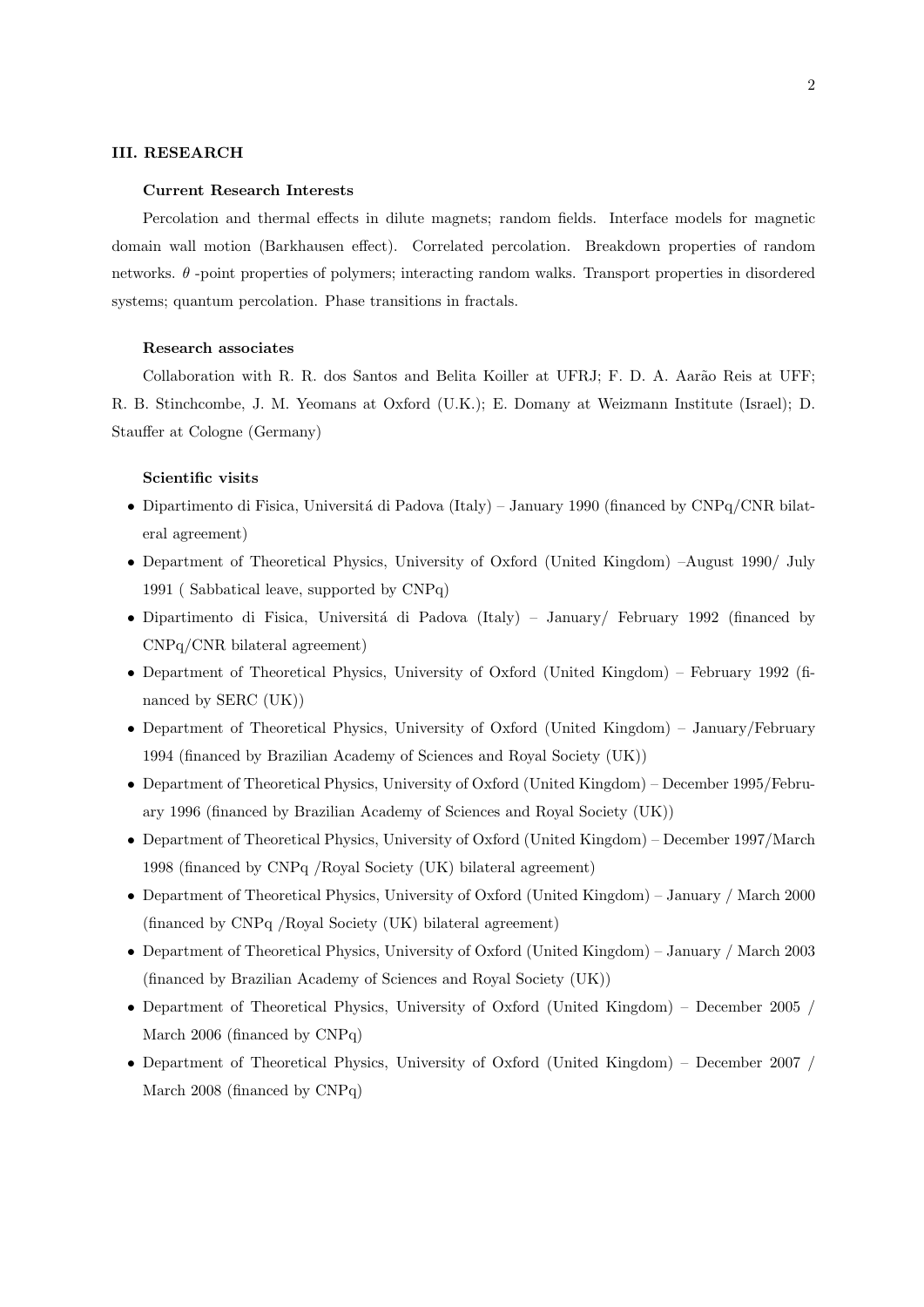- Department of Theoretical Physics, University of Oxford (United Kingdom) December 2009 / March 2010 (financed by CNPq)
- Department of Theoretical Physics, University of Oxford (United Kingdom) December 2010 / November 2011 (sabbatical leave, financed by CAPES)
- Department of Theoretical Physics, University of Oxford (United Kingdom) January / March 2013 (financed by CNPq)
- Department of Theoretical Physics, University of Oxford (United Kingdom) December 2013 / March 2014 (financed by CNPq)
- Department of Theoretical Physics, University of Oxford (United Kingdom) December 2014 / March 2015 (financed by CNPq)

# Published papers

- 1 "A Cluster-Bethe Lattice Treatment for the F-Center in Alkali-Halides", S. L. A. de Queiroz, Belita Koiller, B. Maffeo, and H. S. Brandi, Physica Status Solidi (b) 87, 351 (1978)
- 2 "Remarks on the Percolation Problem in Anisotropic Systems", C. M. Chaves, P. M. Oliveira, S. L. A. de Queiroz, and R. Riera, Progress of Theoretical Physics (Kyoto) 62, 1550 (1979)
- 3 "Bond Percolation in a Square Lattice in Presence of a Magnetic Field", P. M. Oliveira, S. L. A. de Queiroz, C. M. Chaves, and R. Riera, Journal of Physics A 13, 2457 (1980)
- 4 "A Direct Renormalization-Group Approach for the Excluded Volume Problem", S. L. A. de Queiroz and C. M. Chaves, Zeitschrift Fur Physik B 40, 99 (1980)
- 5 "Percolation with First- and Second- Neighbour Bonds: a Renormalization-Group Calculation of Critical Exponents", R. Riera, P. M. Oliveira, C. M. Chaves, and S. L. A. de Queiroz, Physical Review B 22, 3481 (1980)
- 6 "Polymer Statistics on a Cayley Tree", S. L. A.de Queiroz, Journal of Physics A 14, L339 (1981)
- 7 "Renormalization-Group Study of Fully Directed Self-Avoiding Walks", S. L. A. de Queiroz, Journal of Physics A 16, L617 (1983)
- 8 "Scaling and Crossover in the One-Dimensional True Self-Avoiding Walk", S. L. A. de Queiroz, A. L. Stella, and R. B. Stinchcombe, Journal of Physics A 17, L45 (1984)
- 9 "Series Study of the One-Dimensional True Self-Avoiding Walk", A. L. Stella, S. L. A. de Queiroz, P. M. Duxbury, and R. B. Stinchcombe, Journal of Physics A 17, 1903 (1984)
- 10 "A Comparative Study of Interacting Random Walks", P. M. Duxbury, S. L. A. de Queiroz, and R. B. Stinchcombe, Journal of Physics A 17, 2113 (1984)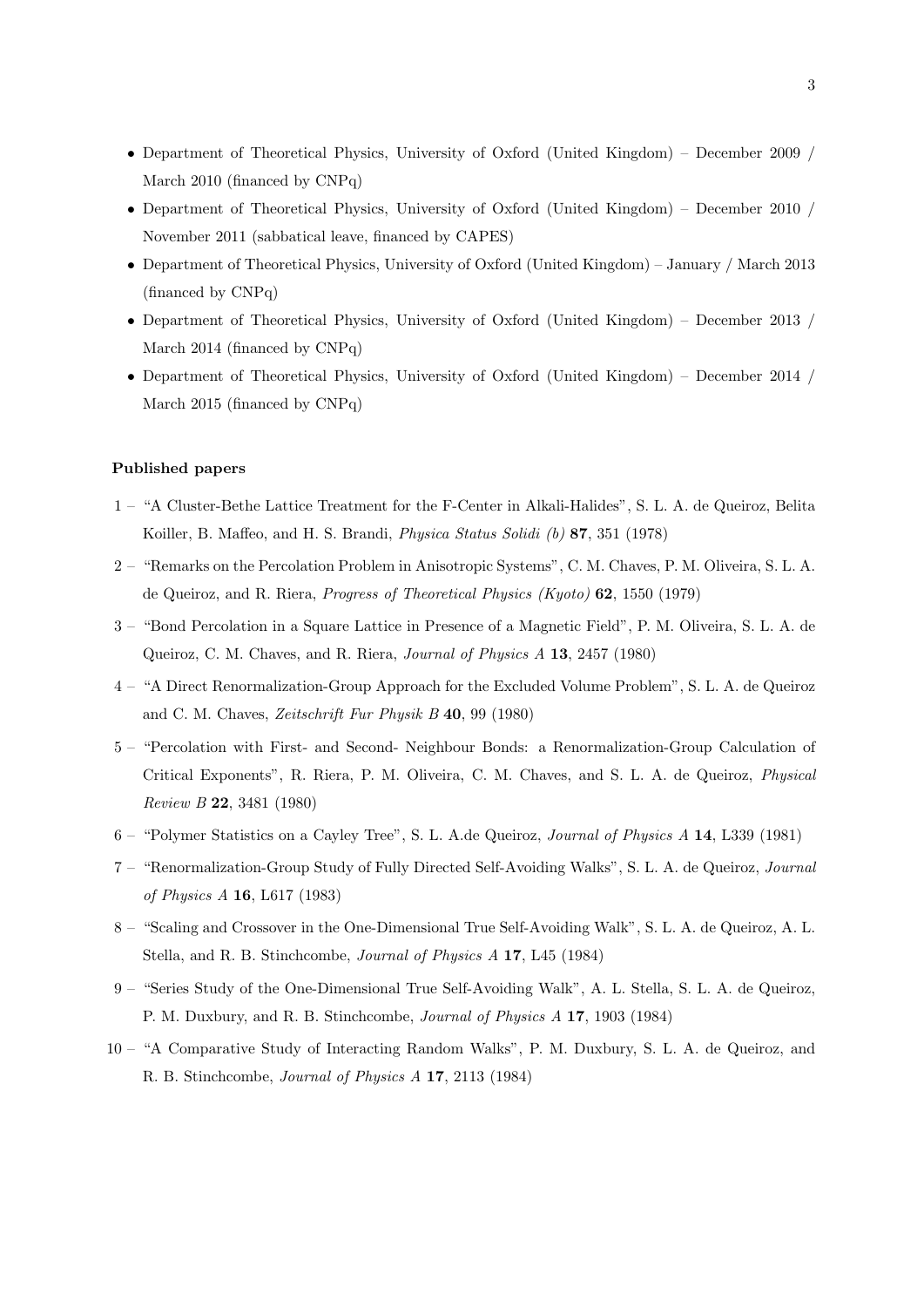- 11 "Bootstrap Percolation: a Renormalization-Group Approach", N. S. Branco, R. R. dos Santos, and S. L. A. de Queiroz, Journal of Physics C 17, L373 (1984)
- 12 "On the Apparent Failure of a Flory Approximation for Directed Linear Polymers", S. L. A. de Queiroz, Journal of Physics A 17, L585 (1984)
- 13 "Dimensional Crossover in Directed Percolation", Anna Chame, S. L. A. de Queiroz, and R. R. dos Santos, Journal of Physics A 17, L657 (1984)
- 14 "A Unifying Model of Generalized Random Walks", P. M. Duxbury and S. L. A. de Queiroz, Journal of Physics A 18, 661 (1985)
- 15 "Critical Exponents for High-Density and Bootstrap Percolation", N. S. Branco, S. L. A. de Queiroz, and R. R. dos Santos, Journal of Physics C 19, 1909 (1986)
- 16 "On Phase Diagrams for Directed Percolation Problems", Anna Chame, S. L. A. de Queiroz, R. R. dos Santos, and P. M. Oliveira, Journal of Physics A 19, L201 (1986)
- 17 "Finite-Size Scaling for Branched Polymers on a Bethe Lattice: an Analytical Result", S. L. A. de Queiroz, Journal of Physics A 19, L433 (1986)
- 18 "Finite-Size Scaling for Directed Bond Percolation With and Without Cycles on a Triangular Lattice", Anna Chame, S. L. A. de Queiroz, and R. R. dos Santos, Journal of Physics A 19, L527 (1986)
- 19 "Low-Temperature Behaviour at the Percolation Threshold for Ising Spins with Correlated Dilution", N. S. Branco, R. R. dos Santos, and S. L. A. de Queiroz, Journal of Physics C 20, L103 (1987)
- 20 "A Monte Carlo Analysis of Self-Avoiding Walks in Three Dimensions", J. M. Pureza, C. A. Arag˜ao de Carvalho, and S. L. A. de Queiroz, Journal of Physics A 20, 4409 (1987)
- 21 "Finite-Size Electrical Resistivity and Resistance in Fractals", S.L.A. de Queiroz, Journal of Physics A 21, L107 (1988)
- 22 "Dilute Ising Antiferromagnet in a Uniform Field on a Square Lattice", S. L. A. de Queiroz and R. R. dos Santos, Journal of Physics C 21, 1995 (1988)
- 23 "Phase Diagrams for Correlated Dilution Problems", N.S. Branco, S.L.A. de Queiroz, and R.R. dos Santos, Journal of Physics C 21, 2463 (1988)
- 24 "Ising Model with Short-Range Correlated Dilution", N.S. Branco, S.L.A. de Queiroz, and R.R. dos Santos, Physical Review B 38, 946 (Rapid Communications) (1988)
- $25$  "Coarse-Grained Flory Approximation for a Polymer Chain at the  $\theta$ -point in Two Dimensions", S.L.A. de Queiroz, Physical Review A 39, 430 (1989)
- 26 "A Model for Competition Between 'Classical' and 'Quantum' Percolation Effects in Disordered Electronic Systems", J. Pimentel and S.L.A. de Queiroz, Journal of Physics A 22, L345 (1989)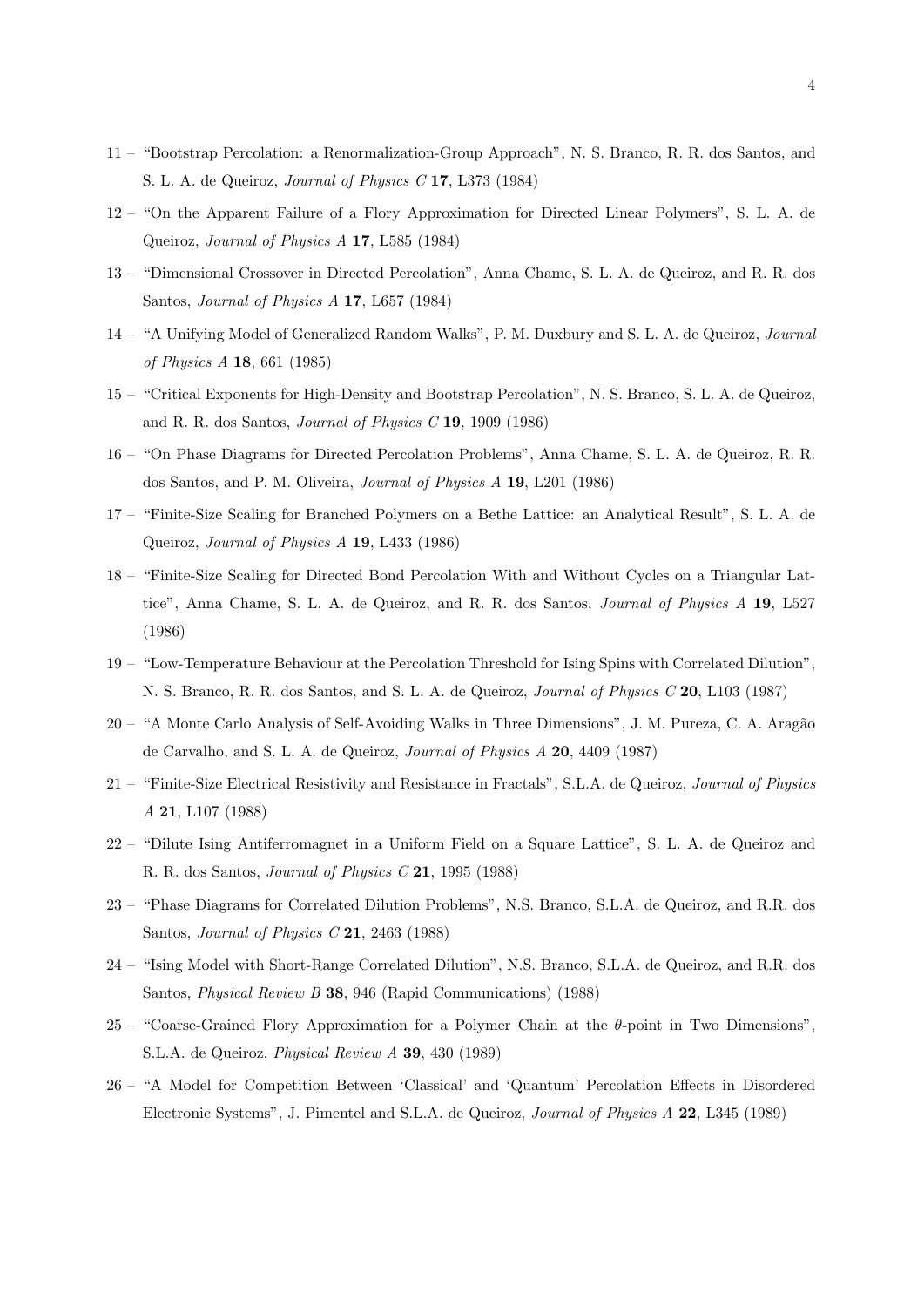- 27 "Concentration Anisotropy and Directionality in the Dielectric Breakdown Problem on a Square Lattice", F.F. Barbosa and S.L.A. de Queiroz, Journal of Physics: Condensed Matter 1, 2771 (1989)
- 28 "Heisenberg and Ising Spins in Three Dimensions with Site-Bond Correlated Dilution", N.S. Branco, S.L.A. de Queiroz, and Raimundo R. dos Santos, Physical Review B 42, 458 (1990)
- 29 "Gap States and Localization Properties of One-Dimensional Fibonacci Quasicrystals", R.B. Capaz, Belita Koiller, and S.L.A. de Queiroz, Physical Review B 42, 6402 (1990)
- $30$  "Superfluid Transition of  ${}^{4}He$  in Fractal Media", R.R. dos Santos, N.S. Branco, and S.L.A. de Queiroz, Europhysics Letters 13, 647 (1990)
- 31 "Polymers at the θ Point on Fractals: Results of Flory Approximations", S.L.A. de Queiroz, Flavio Seno, and Attilio Stella, Journal de Physique I (Paris) 1, 339 (1991)
- 32 "Universality of Surface Exponents of Self-Avoiding Walks on a Manhattan Lattice", S.L.A. de Queiroz and J.M. Yeomans, Journal of Physics A 24, 1867 (1991)
- 33 "Two-Dimensional Diluted Ising Antiferromagnets at Zero Temperature in a Uniform Field: A Growth Simulation Model", P. M. C. de Oliveira, S. M. Moss de Oliveira, and S. L. A. de Queiroz, Physica A 175, 345 (1991)
- 34 "Critical Behaviour at the θ Point of Self-Avoiding Walks on a Manhattan Lattice", S. L. A. de Queiroz and J. M. Yeomans, Journal of Physics A 24, L933 (1991)
- 35 "Transfer Matrix Scaling for Diluted Ising Systems", S. L. A. de Queiroz and R. B. Stinchcombe, Physical Review B 46, 6635 (Rapid Communications) (1992)
- 36 "Transfer Matrix Scaling from Disorder-averaged Correlation Lengths for Diluted Ising Systems", S. L. A. de Queiroz and R. B. Stinchcombe, Physical Review B 50, 9976 (1994)
- 37 "Correlation decay and conformal anomaly in the two-dimensional random-bond Ising ferromagnet", S. L. A. de Queiroz, Physical Review E 51, 1030 (1995)
- 38 "On the Surface Properties of Two-Dimensional Percolation Clusters", S. L. A. de Queiroz, Journal of Physics A 28, L363 (1995)
- 39 "Search for Kosterlitz-Thouless transition in a triangular Ising antiferromagnet with furtherneighbour ferromagnetic interactions", S. L. A. de Queiroz and Eytan Domany, Physical Review E 52, 4768 (1995)
- 40 "Surface Crossover Exponent for Branched Polymers in Two Dimensions", S. L. A. de Queiroz, Journal of Physics A 28, 6315 (1995)
- 41 "Correlation functions in the two-dimensional random-bond Ising model", S. L. A. de Queiroz and R. B. Stinchcombe, Physical Review E 54, 190 (1996)
- 42 "Scaling Treatment of the Random-Field Ising Model", R. B. Stinchcombe, E. D. Moore, and S. L. A. de Queiroz, Europhysics Letters 35, 295 (1996)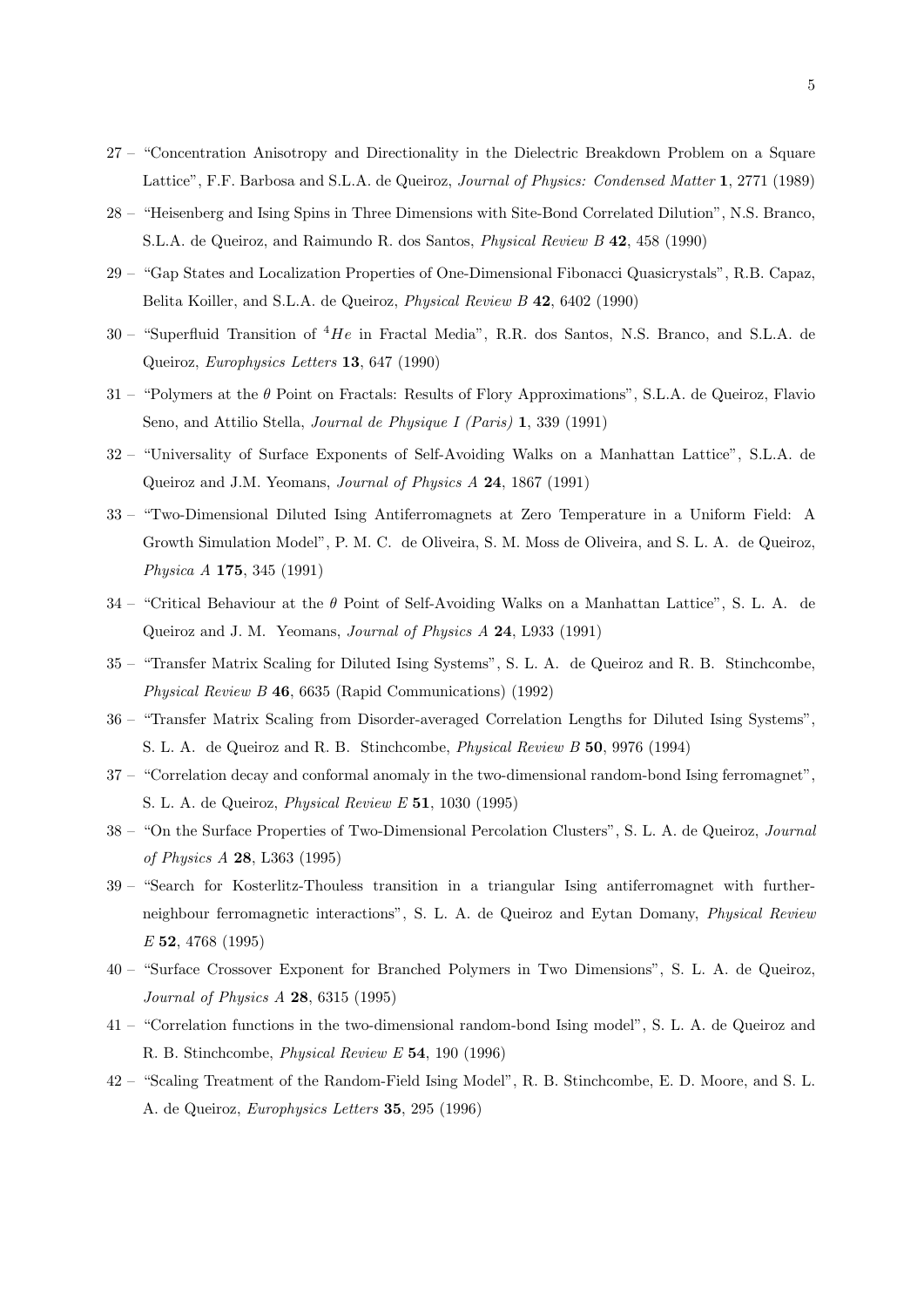- 43 "Weak vs. strong universality in the two-dimensional random-bond Ising ferromagnet", F. D. A. Aarão Reis, S. L. A. de Queiroz, and Raimundo R. dos Santos, *Physical Review B* 54, 9616 (Rapid Communications) (1996)
- 44 "Domain Scaling and Marginality Breaking in the Random-Field Ising Model", E. D. Moore, R. B. Stinchcombe, and S. L. A. de Queiroz, Journal of Physics A 29, 7409 (1996)
- 45 "Logarithmic corrections to gap scaling in random-bond Ising strips", S. L. A. de Queiroz, Journal of Physics A 30, L443 (1997)
- 46 "Universality and logarithmic corrections in two-dimensional random Ising ferromagnets", F. D. A. Aarão Reis, S. L. A. de Queiroz, and Raimundo R. dos Santos, *Physical Review B* 56, 6013 (1997)
- 47 "Specific heat singularity in two-dimensional random Ising ferromagnets", D. Stauffer, F. D. A. Aarão Reis, S. L. A. de Queiroz, and R. R. dos Santos, *International Journal of Modern Physics C* 8, 1209 (1997)
- 48 "Connectivity-dependent properties of diluted systems in a transfer-matrix description", S. L. A. de Queiroz and R. B. Stinchcombe, Physical Review E 57, 6245R (Rapid Communications) (1998)
- 49 "Field-induced ordering in critical antiferromagnets". S. L. A. de Queiroz, Thereza Paiva, J. S. S. Martins, and R. R. dos Santos, Physical Review E 59, 2772 (1999)
- 50 "Domain size effects in Barkhausen noise", M. Bahiana, Belita Koiller, S. L. A. de Queiroz, J. C. Denardin, and R. L. Sommer, Physical Review E 59, 3884 (1999)
- 51 "Universality, frustration and conformal invariance in two-dimensional random Ising magnets", F. D. A. Aarão Reis, S. L. A. de Queiroz, and R. R. dos Santos, *Physical Review B* 60, 6740 (1999)
- 52 "Correlation functions in the two-dimensional random-field Ising model", S. L. A de Queiroz and R. B. Stinchcombe, Physical Review E 60, 5191 (1999)
- 53 "Finite-size corrections to scaling in two-dimensional Ising and Potts ferromagnets", S. L . A. de Queiroz, Journal of Physics A 33, 721 (2000)
- 54 "Reentrant behaviour and universality in the Anderson transition", S. L. A. de Queiroz, Physical Review B 63, 214202 (2001)
- 55 "Correlation functions, free energies and magnetizations in the two-dimensional random-field Ising model", S. L. A. de Queiroz and R. B. Stinchcombe, *Physical Review E* 64, 036117 (2001)
- 56 "Finite driving rates in interface models of Barkhausen noise", S. L. A. de Queiroz and M. Bahiana, Physical Review E 64, 066127 (2001)
- 57 "Finite-size investigation of scaling corrections in the square-lattice three-state Potts antiferromagnet", S.L.A. de Queiroz, Physical Review E 65, 056104 (2002)
- 58 " Failure of single-parameter scaling of wave functions in Anderson localization", S.L.A. de Queiroz, Physical Review B 66, 195113 (2002)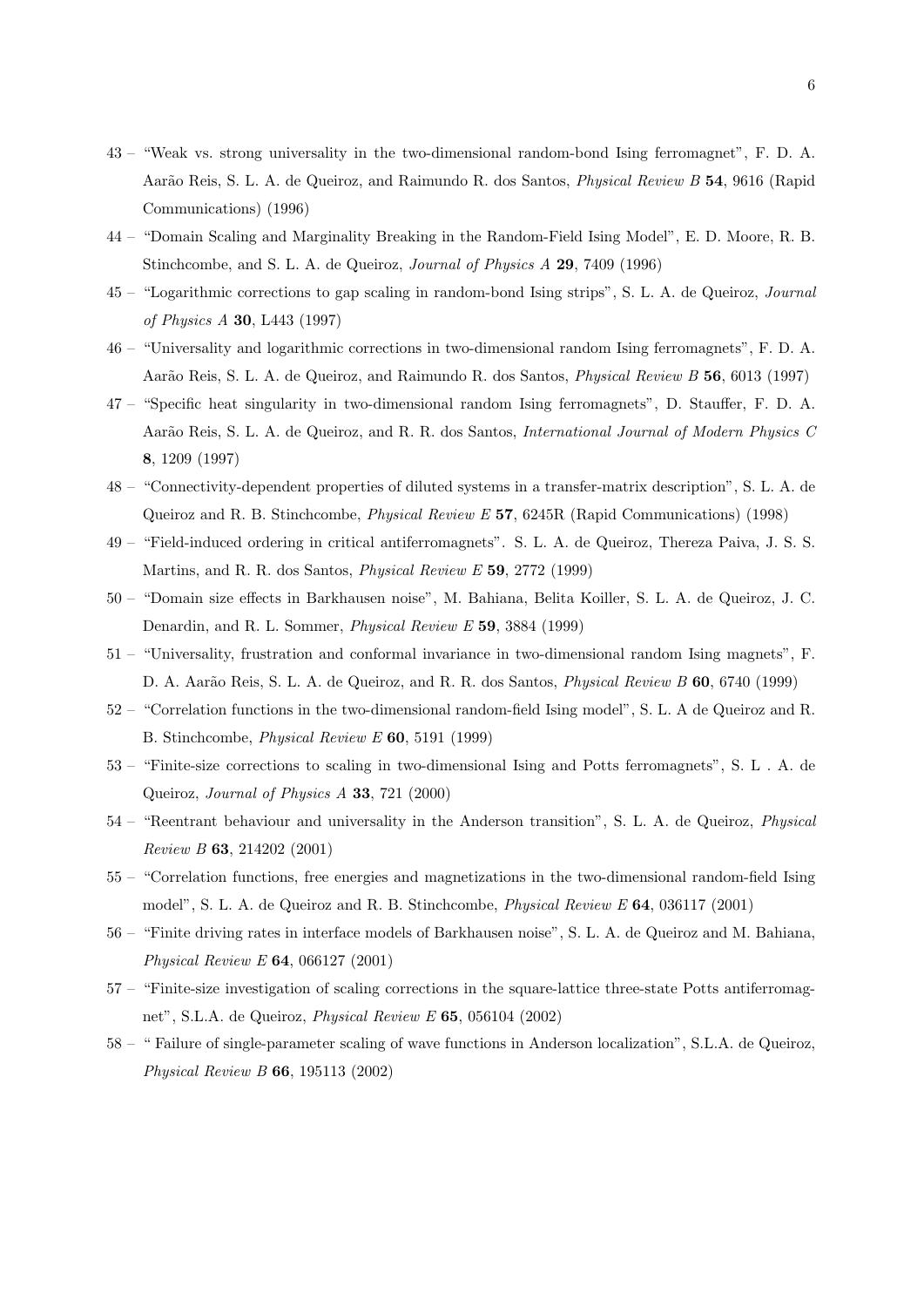- 59 "Kosterlitz-Thouless transition in three-state mixed Potts ferro-antiferromagnets", Miguel Quartin and S.L.A. de Queiroz, Journal of Physics A 36, 951 (2003)
- 60 "Correlation–function distributions at the Nishimori point of two-dimensional Ising spin glasses", S.L.A. de Queiroz and R.B. Stinchcombe, Physical Review B 68, 144414 (2003)
- 61 "Dimensional crossover and universal roughness distributions in Barkhausen noise", S.L.A. de Queiroz, Physical Review E 69, 026126 (2004)
- 62 "Search for universal roughness distributions in a critical interface model", S L A de Queiroz, Physical Review E 71, 016134 (2005)
- 63 "Roughness of time series in a critical interface model", S L A de Queiroz, Physical Review E 72, 066104 (2005)
- 64 "Multicritical point of Ising spin glasses on triangular and honeycomb lattices", S L A de Queiroz, Physical Review B 73, 064410 (2006)
- 65 "Anomalous dynamics in two- and three- dimensional Heisenberg-Mattis spin glasses", S L A de Queiroz and R B Stinchcombe, Physical Review B 73, 214421 (2006)
- 66 "Logarithmic corrections to correlation decay in two-dimensional random-bond Ising systems", J C Lessa and S L A de Queiroz, Physical Review E 74, 021114 (2006)
- 67 "Properties of the multicritical point of  $\pm J$  Ising spin glasses on the square lattice", J C Lessa and S L A de Queiroz, Physical Review B 74, 134424 (2006)
- 68 "Distribution of local Lyapunov exponents in spin-glass dynamics", S L A de Queiroz and R B Stinchcombe, Physical Review B 76, 184421 (2007)
- 69 "Wavelet transforms in a critical interface model for Barkhausen noise", S L A de Queiroz, Physical Review E 77, 021131 (2008)
- 70 "Quantum diffusion and localization in disordered electronic systems", P R Wells Jr, J d'Albuquerque e Castro, and S L A de Queiroz, Physical Review B 78, 035102 (2008)
- 71 "Non-equilibrium processes: driven lattice gases, interface dynamics and quenched disorder effects on density profiles and currents", S L A de Queiroz and R B Stinchcombe, Physical Review E 78, 031106 (2008)
- 72 " Location and properties of the multicritical point in the Gaussian and  $\pm J$  Ising spin glasses", S L A de Queiroz, Physical Review B 79, 174408 (2009)
- 73 "Field-driven transition in an Ising magnet with mixed interactions", S L A de Queiroz, Physical Review E 80, 041125 (2009)
- 74 "Finite-size scaling behavior in trapped systems", S L A de Queiroz, R R dos Santos, and R B Stinchcombe, Physical Review E 81, 051122 (2010)
- 75 "Smoothly varying hopping rates in driven flow with exclusion", R B Stinchcombe and S L A de Queiroz, Physical Review E 83, 061113 (2011)